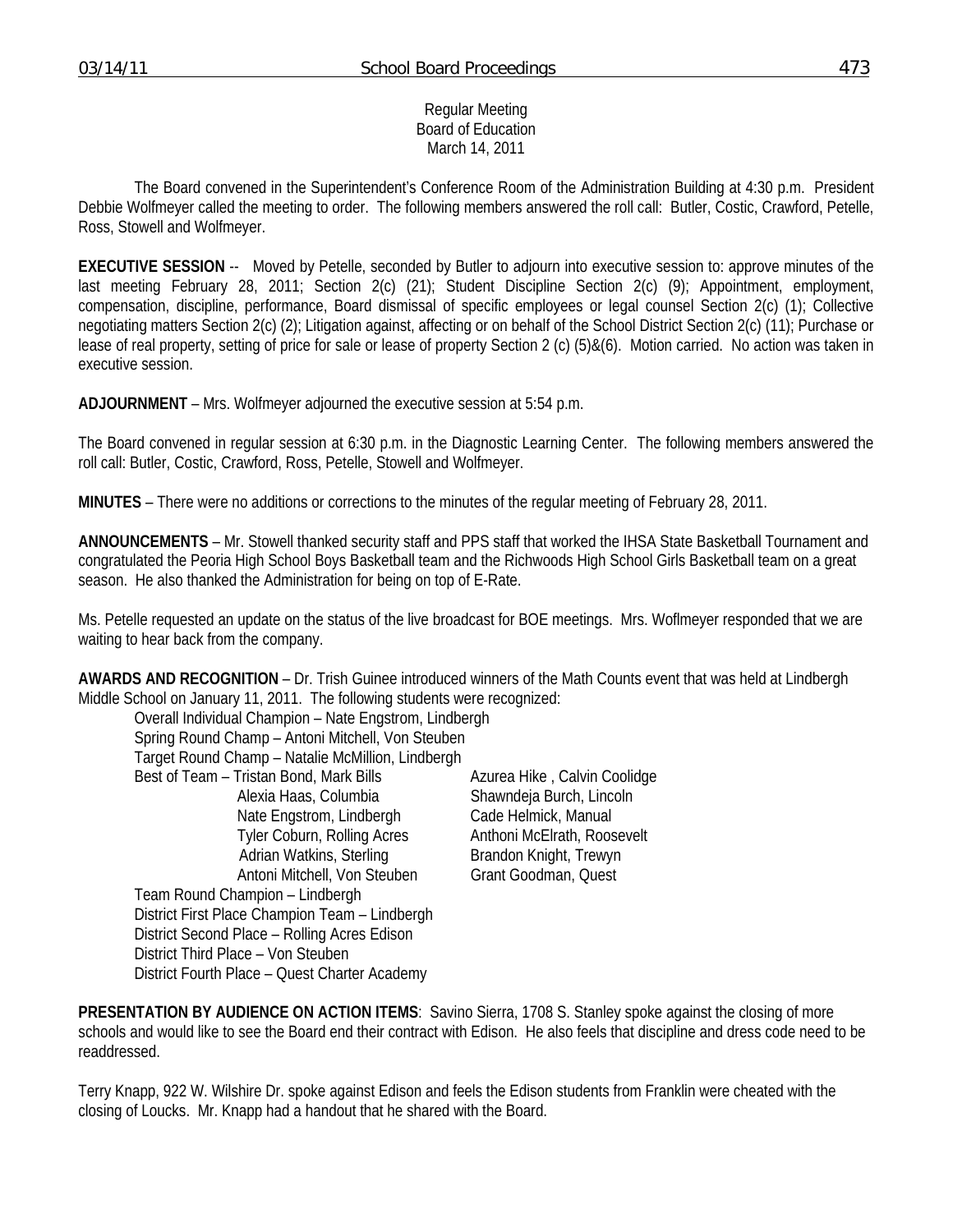474 School Board Proceedings\_\_ 03/14/11

Amanda Daniel, 2816 W. James Rd spoke to the Board and Administration regarding a comment made by the Rolling Acres Principal to 7<sup>th</sup> grade students regarding the death of a substitute teacher. She feels this comment made a lasting impression on students and that students need a trustworthy environment while at school. She went on to say that she feels the students deserve a true apology. Mrs. Wolfmeyer referred the parent to speak with Mr. Delinski.

Craig Hunt, 5113 Sunnybrook Dr., has concerns with the administration at Rolling Acres regarding the death of the substitute teacher and how it was handled.

Tim Swain, 111 E. Morningside has concerns with a change of administration at Peoria High School. He feels PHS has gone through many changes over the last year and even with these changes test scores improved and truancy declined. He went on to say that the current administration at Peoria High School is almost flawless.

The following spoke against the closing of Garfield Primary School:

 Denise Stambaugh, 216 Magnolia Ave Alona Dawson, 6203 N. Burnley St Gail Lewellyn, 132 Lakewood Janet Kelch, 210 W. Glen St Sandy Jongerius, 447 E. High Point Dr Sheri Snider, 6108 N. Imperial

Phil Romanus, 3321 N. Twelve Oaks came to the Board as an advocate of Peoria High School. He feels his comments fall on deaf ears but would like to see the students put first and the rest will follow.

Andrew Jowers, feels there needs to be more collaboration, not only with the School Board but all levels of government. Collaboration will chisel away at the problems.

Bob Darling, 230 E. Point Road started off by thanking Dr. Lathan for attending the NWEA conference to help the children of District 150. He shared discipline concerns from the staff at Franklin and the shortage of subs in the District. He also expressed concerns with school closures and its effect on students as well as teachers.

Judy McDowell, 2627 N. Wisconsin spoke against Edison – she would like to see the district implement a similar program that would benefit all students.

Kara Harris, 1121 Elmwood came to the Board as a representative of the Whittier PTO and President of the Uplands. These organizations would like to see Mr. Blumer retained as Principal of Calvin Coolidge.

### **SUPERINTENDENT'S RESPONSE TO AUDIENCE PRESENTATIONS**: Dr. Lathan responded by saying that all issues will be handled.

# **INFORMATION ITEMS – REPORTS FROM SUPERINTENDENT AND STAFF** –

- 1. REMARKABLE RULE 1 RESPECT OUR CUSTOMER
- 2. REMARKABLE RULE 2 RESPECT LEARNING

Jeff Puckett, Director of Warehouse & Textbooks gave a presentation on accomplishments and goals for the Warehouse and how the warehouse has used the Remarkable Rules to improve service to their customers.

Dr. LaToy Kennedy, Chief Curriculum and Instructional Officer, and Mr. Tim Delinski, Instructional Improvement Officer, presented 2011 – 2012 Curriculum Recommendations and Building Closure Recommendations. The power point is available for review in the Board Secretary's office and on the District 150 website.

Mr. Stowell expressed appreciation for the level and depth of information received from the Administration and went on to say that accountability has increased ten fold.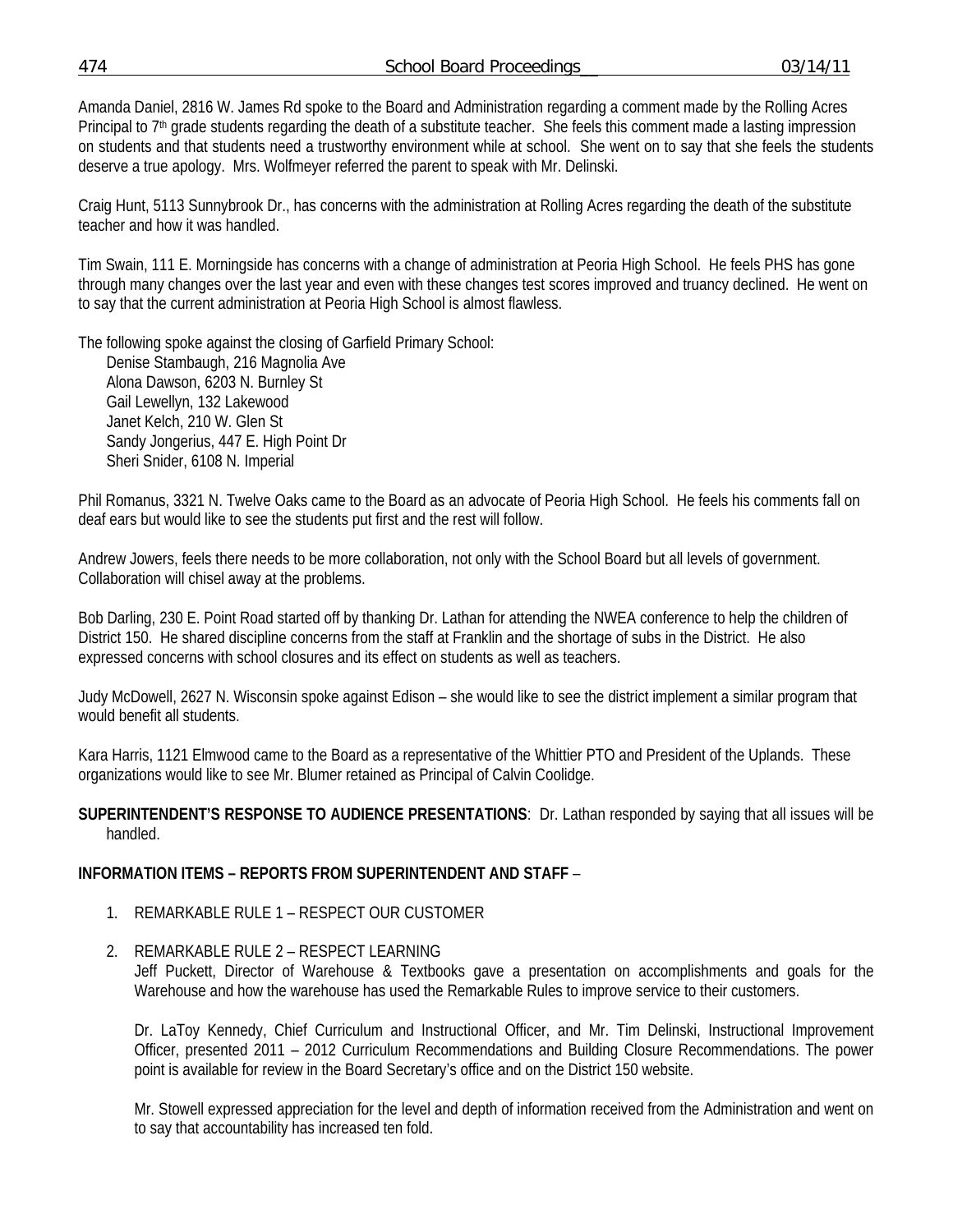Ms. Petelle feels this is a great use of the Woodruff High School facility and feels the Parent University is a great idea as well as the changes to class rank and curriculum. She went on to clarify that Glen Oak is a Community Learning Center but cannot accommodate  $7<sup>th</sup>$  and  $8<sup>th</sup>$  grade due to the large number of students.

Mrs. Ross was very impressed with the proposed recommendations but would like Administration to look into getting more students into the Manual Middle School program.

Mrs. Butler questioned making Trewyn an IB Middle School. Dr. Lathan explained that the K – 8 IB program is a rigorous program but not necessarily an honors program. It teaches children to be critical thinkers and trains students for any high school program.

Mr. Crawford requested more detailed information on the changes to Early Childhood. Dr. Lathan explained that funding for this program would now be primarily paid from the Block Grant. No funds would be used from the Ed Fund.

Mrs. Ross was not surprised by the recommendation to close Garfield School as this discussion has been a part of community forums. She went on to say that she has always been a supporter of Edison but is confident a similar program will continue and will support the end of the Edison contract. She hopes that a benchmark of some sort will be included in the replacement program.

Mrs. Butler reiterated that it is proposed that Adult Education students would continue at the ICC program and questioned if this was due to funding. Dr. Lathan responded that salaries at Adult Ed were paid partially from a grant and the remainder from District funds.

Mr. Crawford hopes to see proper implementation of programs as it has not been done with all programs in the past.

Ms. Costic asked if the culinary/hospitality classes will follow the traditional school calendar with Dr. Lathan responding that it would.

Mr. Stowell reminded all that staffing recommendations would be coming at the March 28, 2011 meeting.

Mrs. Woflmeyer concluded the conversation by saying that no one should be surprised by these changes as the Board and Administration have been discussing right-sizing the District for some time. She went on to say that she is excited about the plans for the Woodruff building as well as the respite center at the Knoxville Center. She encouraged anyone with questions to contact the Board members and thanked the Administration for the presentation.

3. GOAL 3 – RESPECT OUR FINANCES

Dr. David Kinney presented the Board with a revised budget for the 2010 – 2011 school year. The power point is available for review in the Board Secretary's office and on the District 150 website.

Dr. David Kinney presented the Board with a power point presentation on the breakdown of savings with the closure of Woodruff High School. The power point is available for review in the Board Secretary's office.

Mr. Stowell commended Dr. Kinney for the savings report from the closing of Woodruff.

PURCHASE ORDERS OVER \$2,500 – Dr. Kinney presented this report for the Board's review.

4. GOAL 4 – RESPECT OUR INDIVIDUAL DIFFERENCES

Report of Requests under the Freedom of Information Act and Status of Such Requests:

Since our last Board meeting report on February 28, 2011, we have received no NEW Freedom of Information act requests. Of the three (3) pending requests noted on the February 28, 2011 Board report, two (2) are still in pending status and one (1) was filled.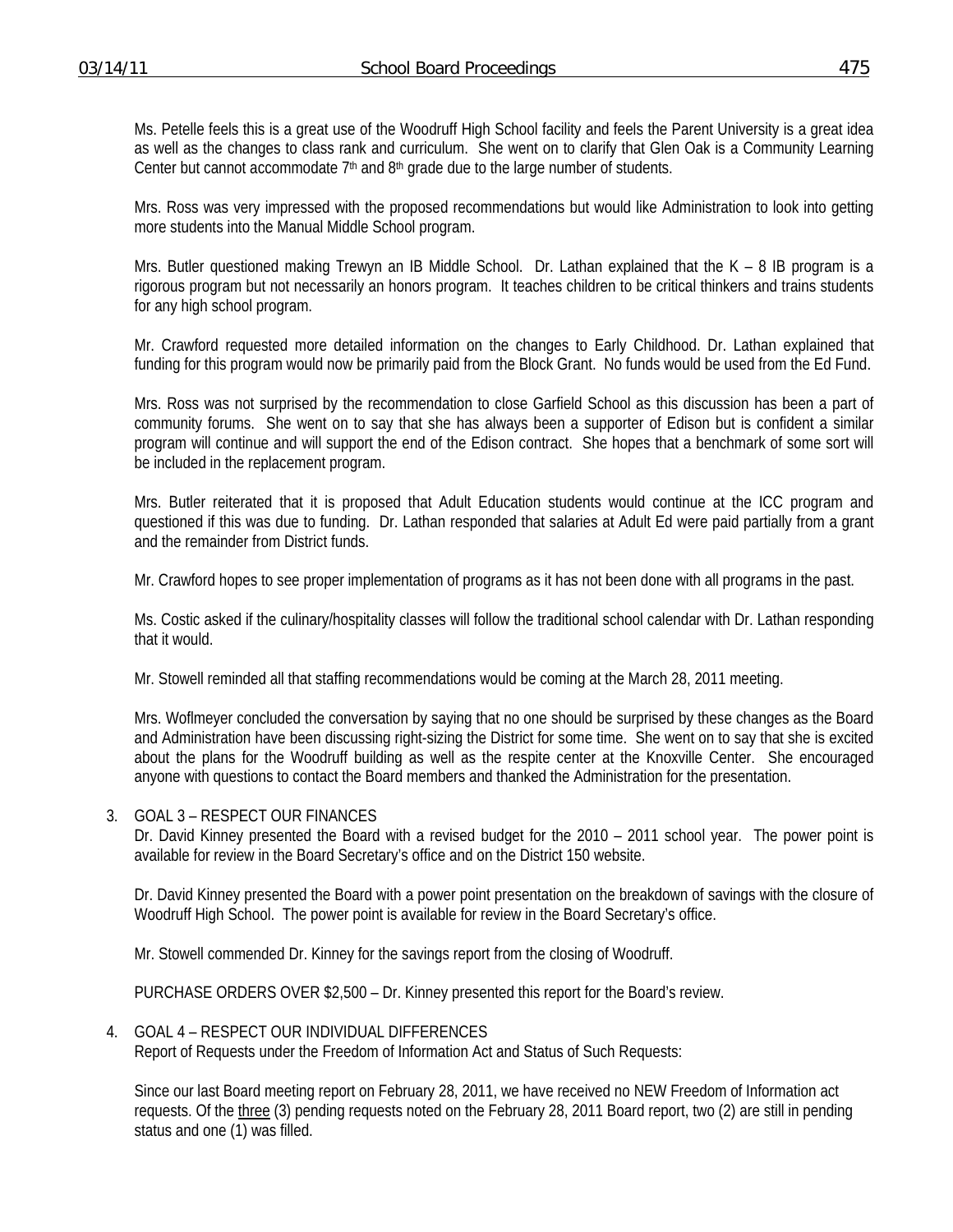# **CONSENT AGENDA –**

Mrs. Wolfmeyer announced that the Human Resources report would be voted on as amended and a separate consent agenda item has been added for the Consideration of Bid. Deliberation Item # 8 - Review of Suspensions and # 9 - Revocation of Board Probation have been removed from the Agenda.

Mrs. Ross requested Consent Item # 6 be pulled for a separate vote.

ADOPTION OF CONSENT CALENDAR – Moved by Petelle, seconded by Stowell that the Board of Education adopt the consent calendar.

On roll call, 7 ayes. Motion carried.

GIFTS TO SCHOOL DISTRICT – Moved by Petelle, seconded by Stowell that the Board of Education accept the following donations and letters of appreciation be sent to the donors:

 Flute, case and music donated by Diane Pueschel to Sterling Middle School (no value listed) \$1,000.00 donated by Salem Lutheran Church to Peoria Alternative to be used to purchase supplies and materials \$500.00 donated by Salem Lutheran Church to Peoria Alternative to be used for student needs Computer monitor, valued at \$75.00, by Rebecca Lindholm to Irving Primary NJROTC display case, valued at \$566.23, by Joseph Bauwens to Peoria High School

On roll call, 7 ayes. Motion carried.

PAYMENT OF BILLS – Moved by Petelle, seconded by Stowell that the Board of Education approve of the payment of the following bills:

| <b>Description</b>         | <b>Balance Sheet</b> | Revenue | Expense    | Total      |
|----------------------------|----------------------|---------|------------|------------|
| <b>Educational Fund</b>    | 21,628.35            | 0.00    | 485,935.41 | 507,563.76 |
| Operations, Bldg & Mnt     | 0.00                 | 0.00    | 188,429.18 | 188,429.18 |
| Transportation             | 0.00                 | 0.00    | 61.647.14  | 61.647.14  |
| Capital Improvements       | 0.00                 | 0.00    | 36,328.92  | 36,328.92  |
| <b>Fund Summary Totals</b> | 21.628.35            | 0.00    | 772,640.65 | 794.269.00 |

On roll call, 7 ayes. Motion carried.

HUMAN RESOURCE REPORT – Moved by Petelle, seconded by Petelle that the Board of Education approve the following human resource report as amended by the administration:

| l. | <b>Certified Personnel</b>                            | <b>Effective Date</b> |
|----|-------------------------------------------------------|-----------------------|
|    | <b>Appointments</b><br>Facilitator                    |                       |
|    | Jackson, April - MHS / Attendance - Pending Paperwork | $3/1/11 - 6/10/11$    |
|    | Tutor - Hourly                                        |                       |
|    | Miller, Lana - Kellar                                 | 3/17/11               |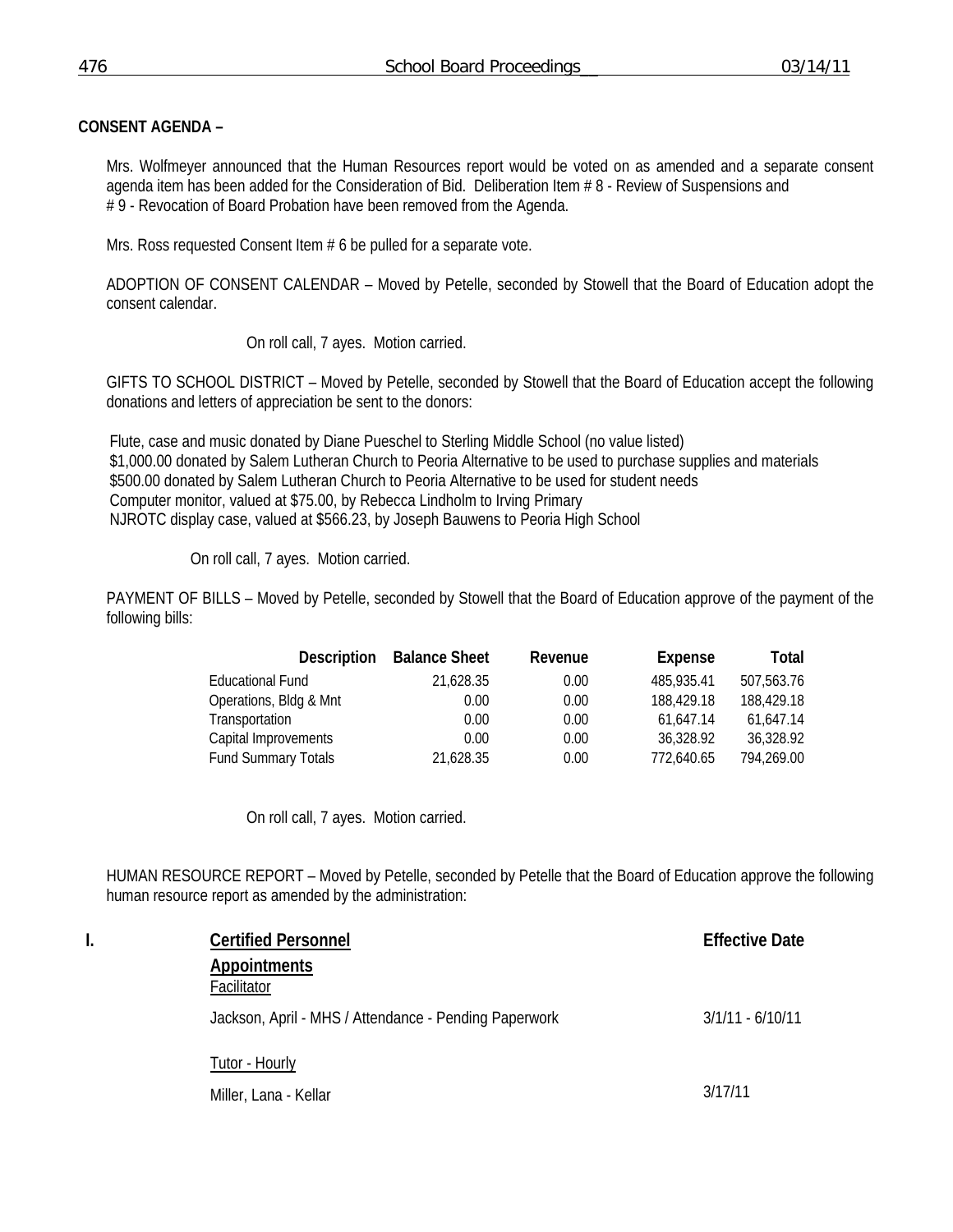# **Retirements**

|     | Donlan, Karen - Teacher / Peoria High - Date Correction<br>O'Neill, Rosemary - Teacher / Peoria High - Date Correction | 6/30/15<br>6/30/15    |
|-----|------------------------------------------------------------------------------------------------------------------------|-----------------------|
|     |                                                                                                                        |                       |
|     | Teacher                                                                                                                |                       |
|     | Kilpatrick, Kathleen - Thomas Jefferson / Kindergarten                                                                 | 6/30/15               |
|     | Burton, Becky - Roosevelt / 4th Grade                                                                                  | 6/30/15               |
|     | Connors, Susan - Hines / Kindergarten                                                                                  | 6/30/15               |
|     | Evans, Susan - Charter Oak / 2nd Grade                                                                                 | 6/30/15               |
|     | Schwindenhammer, Cindy - Lindbergh / Special Education                                                                 | 6/30/15               |
|     | Knussman, Nancy - Glen Oak                                                                                             | 6/30/15               |
|     | Schacht, Barbara - Jamieson / Special Education K - 4                                                                  | 6/30/15               |
|     | Richardson, Linda - Washington / Math - 5th & 6th Grade                                                                | 6/30/15               |
|     | Semlow, Sally - Hines / 1st Grade                                                                                      | 6/30/13               |
|     | <b>Transfer</b>                                                                                                        |                       |
|     | Jackson, Debra - Calvin Coolidge - Tutor / Lincoln - L.A. Teacher                                                      | 3/11/11               |
|     |                                                                                                                        |                       |
|     | <b>Resignations</b>                                                                                                    | <b>Effective Date</b> |
|     | <b>Teachers</b>                                                                                                        |                       |
|     | Oliver, Aaron - PHS / Social Studies                                                                                   | 6/30/11               |
| II. | <b>Non-Certified Personnel</b>                                                                                         |                       |
|     | <b>Appointments</b>                                                                                                    |                       |
|     | <b>Buildings &amp; Grounds</b>                                                                                         |                       |
|     | Ross, Darryl - Indefinite Custodian to Permanent Custodian                                                             | 3/15/11               |
|     | Coach                                                                                                                  |                       |
|     | Welch, Jason - PHS / Boys Asst. Baseball                                                                               | 3/15/11               |
|     | Transportation                                                                                                         |                       |
|     | <b>Driver</b>                                                                                                          |                       |
|     | Williams, Annette - Pending Paperwork                                                                                  | 3/14/11               |
|     | Davis, Rebecca - Pending Paperwork                                                                                     | 3/14/11               |
|     | Ross-Irby, Alisha - Pending Paperwork                                                                                  | 3/14/11               |
|     | Lewis, Nicholas - Pending Paperwork                                                                                    | 3/14/11               |
|     | Austiff, Ron - Pending Paperwork                                                                                       | 3/14/11               |
|     |                                                                                                                        |                       |
|     | Monitor                                                                                                                |                       |

Williams, Keturah 3/14/11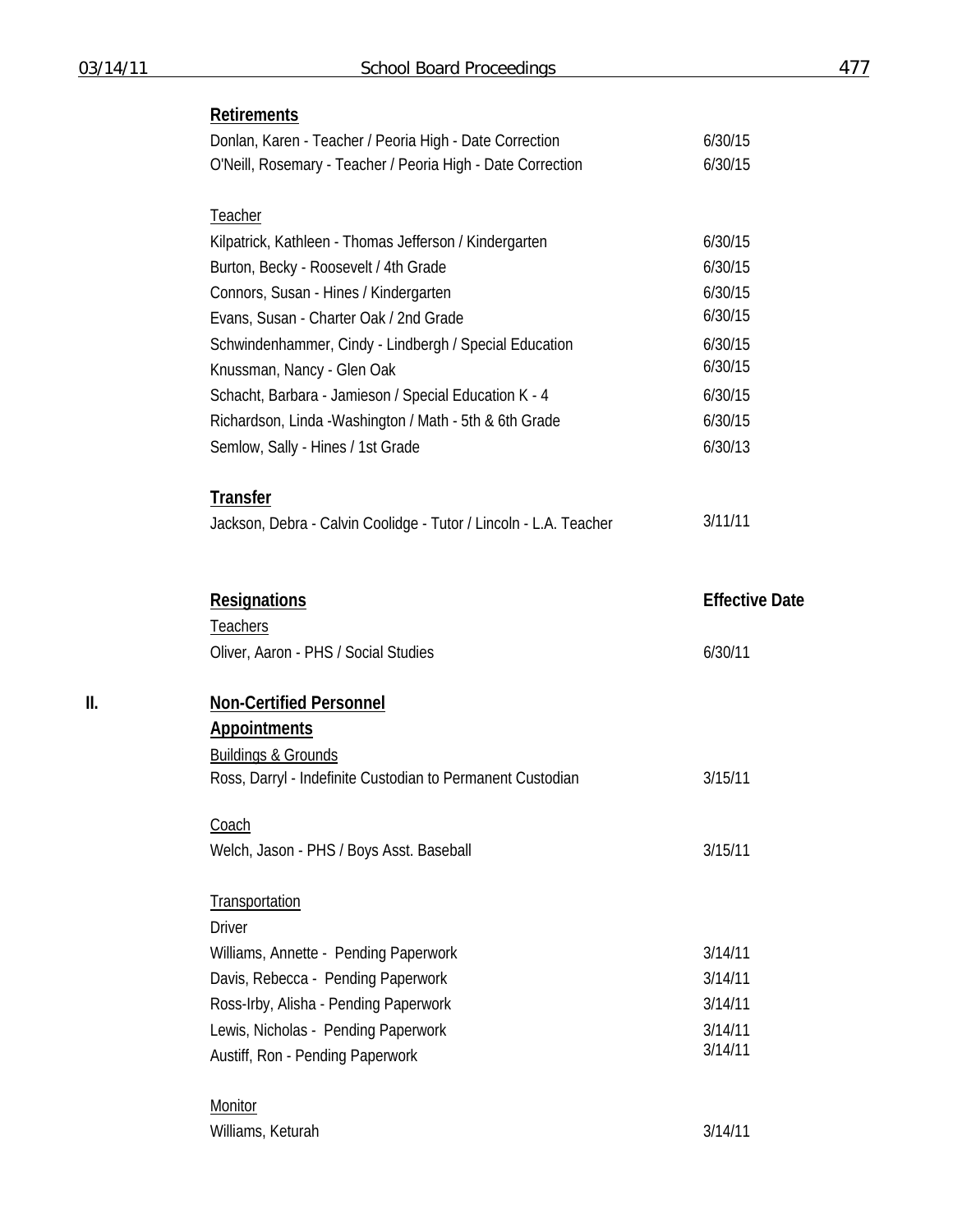| 78   | <b>School Board Proceedings</b>                                     | 03/14/11              |
|------|---------------------------------------------------------------------|-----------------------|
|      |                                                                     | 3/14/11               |
|      | Walls, Beola - Pending Paperwork<br>Walker, Bertram                 | 3/14/11               |
|      | Sims, Megan                                                         | 3/14/11               |
|      | Love, Jewell                                                        | 3/14/11               |
|      | <b>Mechanic Helper</b><br>Lindblom, Christopher - Pending Paperwork | 3/14/11               |
|      |                                                                     |                       |
|      | <b>Resignations</b>                                                 |                       |
|      | Cafeteria                                                           |                       |
|      | McLemore, Tina - Cafeteria Sub                                      | 2/24/11               |
|      | Job Coaches                                                         |                       |
|      | Sturm, Debra - Move to Sub Position                                 | 3/31/11               |
|      | Retirement                                                          |                       |
|      | Transportation                                                      |                       |
|      | Johnson, Lena - Monitor                                             | 3/7/11                |
|      | <b>Rescinded Previous Employment Offer</b><br><b>Transportation</b> |                       |
|      | Flores, Kibby - Driver                                              | 2/25/11               |
|      | Banks, Tara - Driver                                                | 2/17/11               |
|      | Sargent, Joseph - Driver                                            | 3/2/11                |
|      | Craig, Carmina - Monitor                                            | 2/16/11               |
| III. | <b>Certified Substitutes</b>                                        | <b>Effective Date</b> |
|      | <b>Appointments</b><br><b>Teachers</b>                              |                       |
|      | Feuerborn, Natasha                                                  | 3/15/11               |
|      | Kerby, Brent                                                        | 3/15/11               |
|      | Potts, James                                                        | 3/15/11               |
|      | Juska, Charles                                                      | 3/15/11               |
|      | Wells, Lynda                                                        | 3/15/11               |
|      | <b>Resignations</b>                                                 |                       |
|      | Teacher                                                             |                       |
|      | Reese, Bryson                                                       | 3/4/11                |
|      | <b>Terminations</b>                                                 |                       |
|      | <b>Teachers</b>                                                     |                       |
|      | Spiller, Erin                                                       | 3/7/11                |
|      |                                                                     |                       |

478 **School Board Process**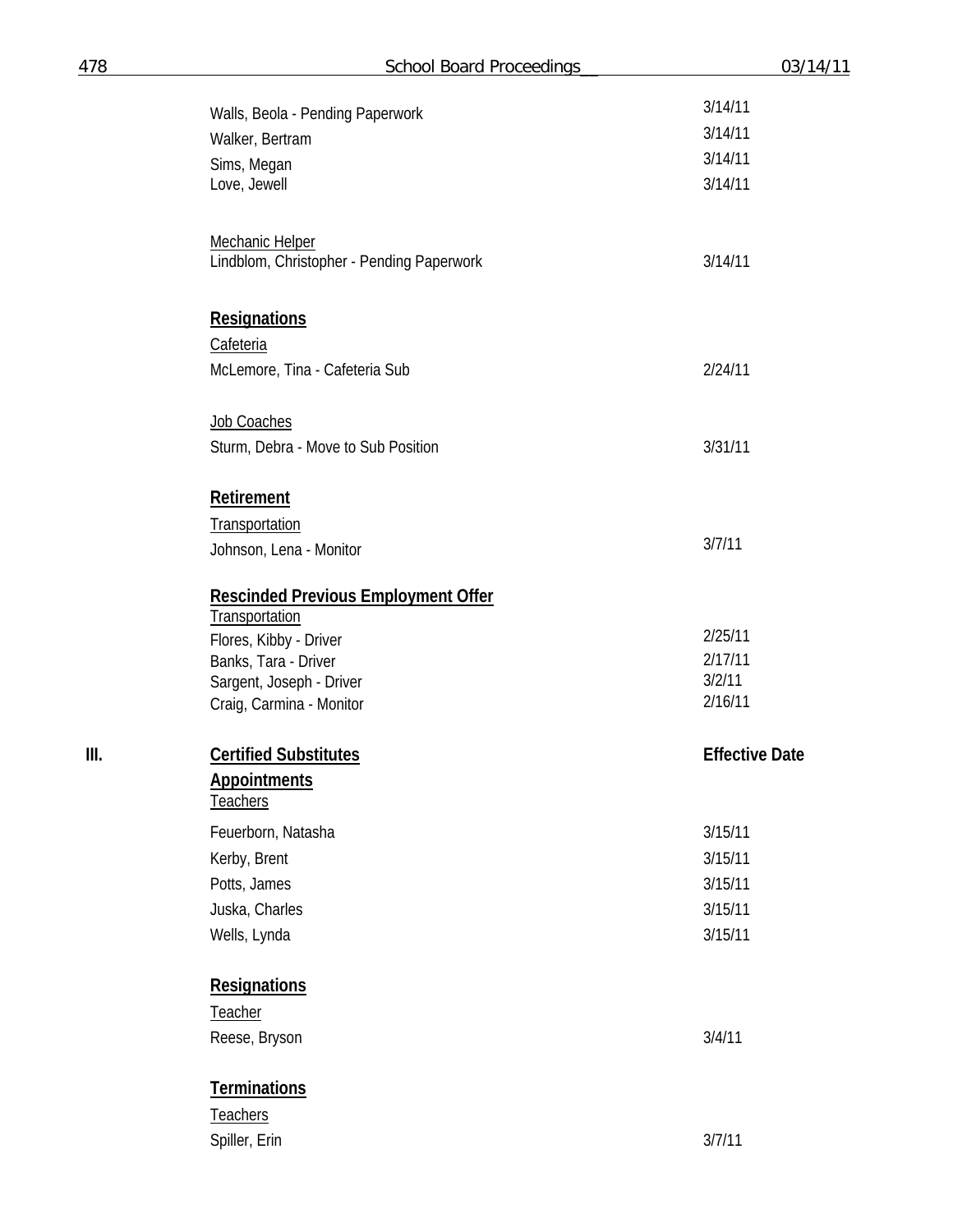|     | Deceased                           |                       |
|-----|------------------------------------|-----------------------|
|     | Teacher                            |                       |
|     | Oyeyemi, Samuel                    | 3/8/11                |
|     |                                    |                       |
| IV. | <b>Non-Certified Substitutes</b>   | <b>Effective Date</b> |
|     | <b>Appointments</b>                |                       |
|     | <b>Attendants</b>                  |                       |
|     | Brown, Daphne                      | 3/15/11               |
|     |                                    |                       |
|     | Teacher Aide                       |                       |
|     | Gordon, Ashley                     | 3/15/11               |
|     |                                    |                       |
|     | <b>Physical Therapy Assistants</b> |                       |
|     | Sturm, Debra                       | 4/1/11                |
|     |                                    |                       |
|     | <b>Resignations</b>                |                       |
|     | <b>Clerks</b>                      |                       |
|     | Haughney, Theresa                  | 3/3/11                |

On roll call, 7 ayes. Motion carried.

TRAVEL REQUESTS – Moved by Petelle, seconded by Stowell that the Board of Education approve the travel requests as presented by the administration. (Copy is on file in the board secretary's office.)

On roll call, 7 ayes. Motion carried.

AUTHORIZE TO FILE DECLARITIVE JUDGMENT – Moved by Petelle, seconded by Stowell that the Board of Education authorizes the Superintendent to direct Hodges, Loizze, Eisenhammer, Rodick & Kohn to file a declarative judgment action in The Board of Education of Peoria School District No. 150 v. The Illinois Education Labor Relations Board *et al.* 

Attorney Eisenhammer explained that this case has a negative affect on bargaining and District 150 is the only district affected by the ruling. He advised the Board to declare this public act unconstitutional.

On roll call, 7 ayes. Motion carried.

SALE OF THE BOARD OF EDUCATION'S TWO-THIRDS OWNERSHIP INTEREST IN THE REAL ESTATE LOCATED AT 6300 NORTH UNIVERSITY STREET – Moved by Petelle, seconded by Stowell that the Board of Education approve the bid submitted by South Bay Partners, Ltd., for the purchase of the Board of Education's ownership in the real estate located at 6300 North University Street and that the Superintendent and Treasurer, on behalf of the Board of Education, are authorized to sign the successful bid/purchase agreement submitted by South Bay Partners, Ltd. and to perform the Board of Education's obligations under the purchase agreement.

Dr. Kinney explained that this is land that was donated to District 150 and the proceeds were designated to be used at Peoria High School.

On roll call, 7 ayes. Motion carried.